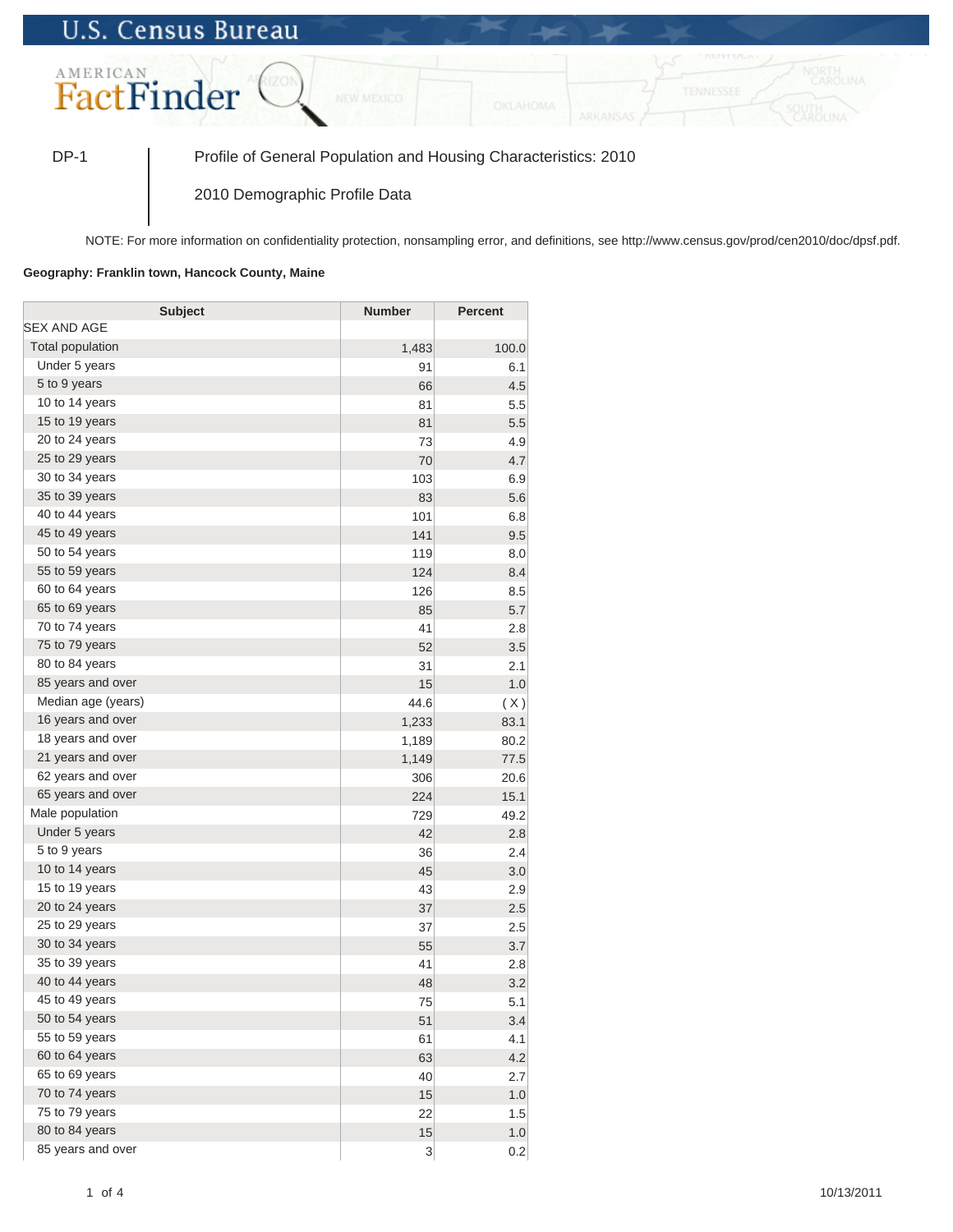| <b>Subject</b>                                      | <b>Number</b>  | <b>Percent</b> |
|-----------------------------------------------------|----------------|----------------|
| Median age (years)                                  | 43.0           | (X)            |
| 16 years and over                                   | 601            | 40.5           |
| 18 years and over                                   | 581            | 39.2           |
| 21 years and over                                   | 555            | 37.4           |
| 62 years and over                                   | 134            | 9.0            |
| 65 years and over                                   | 95             | 6.4            |
| Female population                                   | 754            | 50.8           |
| Under 5 years                                       | 49             | 3.3            |
| 5 to 9 years                                        | 30             | 2.0            |
| 10 to 14 years                                      | 36             | 2.4            |
| 15 to 19 years                                      | 38             | 2.6            |
| 20 to 24 years                                      | 36             | 2.4            |
| 25 to 29 years                                      | 33             | 2.2            |
| 30 to 34 years                                      | 48             | 3.2            |
| 35 to 39 years                                      | 42             | 2.8            |
| 40 to 44 years                                      | 53             | 3.6            |
| 45 to 49 years                                      | 66             | 4.5            |
| 50 to 54 years                                      | 68             | 4.6            |
| 55 to 59 years                                      | 63             | 4.2            |
| 60 to 64 years                                      | 63             | 4.2            |
| 65 to 69 years                                      | 45             | 3.0            |
| 70 to 74 years                                      | 26             | 1.8            |
| 75 to 79 years                                      | 30             | 2.0            |
| 80 to 84 years                                      |                | 1.1            |
| 85 years and over                                   | 16             |                |
| Median age (years)                                  | 12             | 0.8            |
| 16 years and over                                   | 46.5           | (X)            |
|                                                     | 632            | 42.6           |
| 18 years and over                                   | 608            | 41.0           |
| 21 years and over                                   | 594            | 40.1           |
| 62 years and over                                   | 172            | 11.6           |
| 65 years and over<br><b>RACE</b>                    | 129            | 8.7            |
|                                                     |                |                |
| <b>Total population</b>                             | 1,483          | 100.0          |
| One Race                                            | 1,468          | 99.0           |
| White                                               | 1,443          | 97.3           |
| <b>Black or African American</b>                    | 3              | 0.2            |
| American Indian and Alaska Native                   | 12             | 0.8            |
| Asian                                               | 10             | 0.7            |
| Asian Indian                                        | 3              | 0.2            |
| Chinese                                             | 2              | 0.1            |
| Filipino                                            | 3              | 0.2            |
| Japanese                                            | 0              | 0.0            |
| Korean                                              | 2              | 0.1            |
| Vietnamese                                          | 0              | 0.0            |
| Other Asian [1]                                     | 0              | 0.0            |
| Native Hawaiian and Other Pacific Islander          | 0              | 0.0            |
| Native Hawaiian                                     | 0              | 0.0            |
| Guamanian or Chamorro                               | 0              | 0.0            |
| Samoan                                              | 0              | 0.0            |
| Other Pacific Islander [2]                          | 0              | 0.0            |
| Some Other Race                                     | $\overline{0}$ | 0.0            |
| Two or More Races                                   | 15             | 1.0            |
| White; American Indian and Alaska Native [3]        | 10             | 0.7            |
| White; Asian [3]                                    | 4              | 0.3            |
| White; Black or African American [3]                | 1              | 0.1            |
| White; Some Other Race [3]                          | 0              | 0.0            |
| Race alone or in combination with one or more other |                |                |
| races: [4]                                          |                |                |
| White                                               | 1,458          | 98.3           |
| <b>Black or African American</b>                    | 4              | 0.3            |
| American Indian and Alaska Native                   | 22             | 1.5            |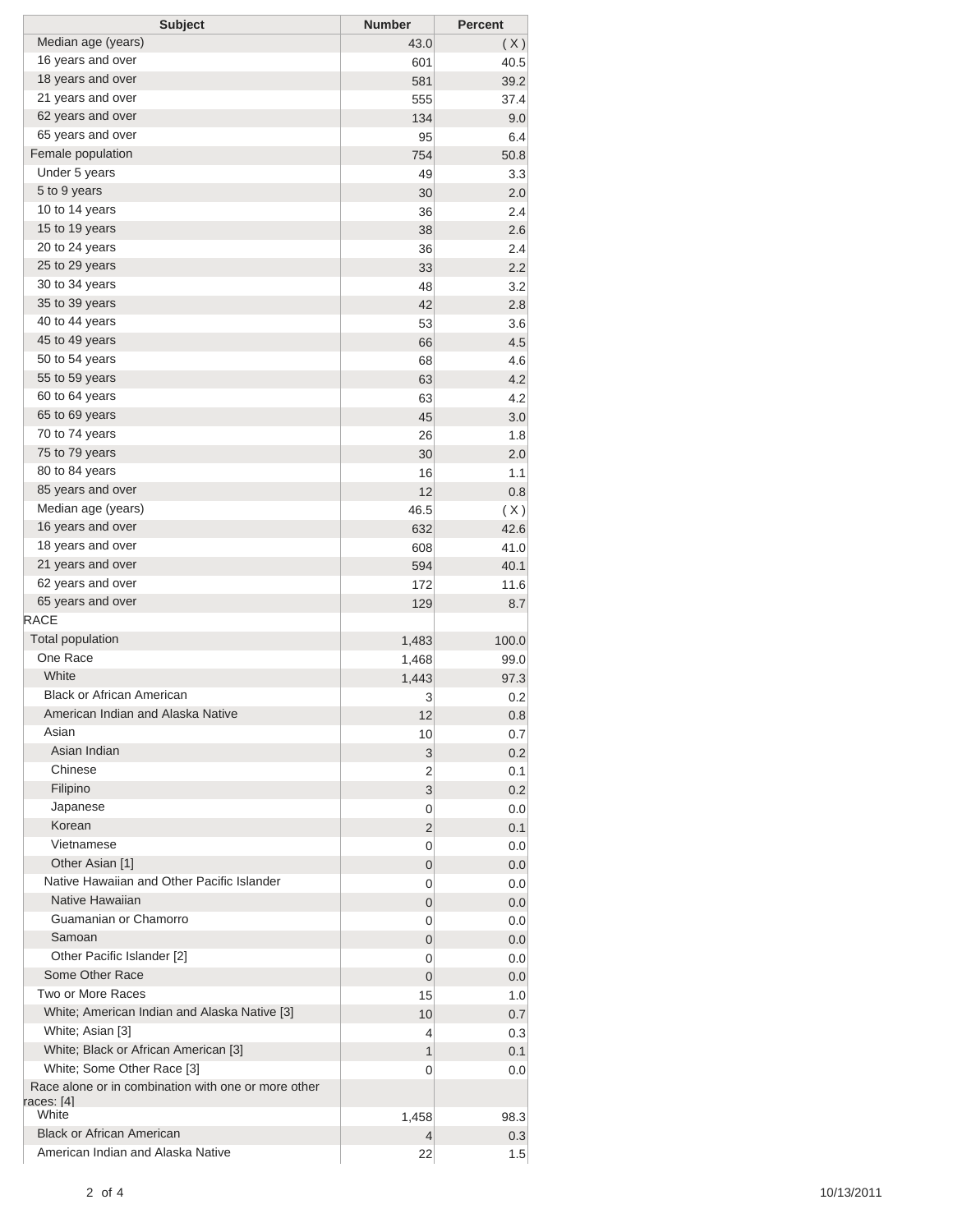| <b>Subject</b>                                   | <b>Number</b>   | <b>Percent</b> |
|--------------------------------------------------|-----------------|----------------|
| Asian                                            | 14              | 0.9            |
| Native Hawaiian and Other Pacific Islander       | 0               | 0.0            |
| Some Other Race                                  | $\Omega$        | 0.0            |
| <b>HISPANIC OR LATINO</b>                        |                 |                |
| Total population                                 | 1,483           | 100.0          |
| Hispanic or Latino (of any race)                 | 9               | 0.6            |
| Mexican                                          | 2               | 0.1            |
| Puerto Rican                                     | 0               | 0.0            |
| Cuban                                            | 2               | 0.1            |
| Other Hispanic or Latino [5]                     | 5               | 0.3            |
| Not Hispanic or Latino                           | 1,474           | 99.4           |
| HISPANIC OR LATINO AND RACE                      |                 |                |
| <b>Total population</b>                          | 1,483           | 100.0          |
| Hispanic or Latino<br>White alone                | 9               | 0.6            |
| <b>Black or African American alone</b>           | 9               | 0.6            |
| American Indian and Alaska Native alone          | 0               | 0.0            |
| Asian alone                                      | 0               | 0.0            |
| Native Hawaiian and Other Pacific Islander alone | 0               | 0.0            |
| Some Other Race alone                            | $\overline{0}$  | 0.0            |
| Two or More Races                                | 0               | 0.0            |
| Not Hispanic or Latino                           | $\overline{0}$  | 0.0            |
| White alone                                      | 1,474           | 99.4           |
| <b>Black or African American alone</b>           | 1,434           | 96.7           |
| American Indian and Alaska Native alone          | 3               | 0.2            |
| Asian alone                                      | 12              | 0.8            |
| Native Hawaiian and Other Pacific Islander alone | 10              | 0.7            |
| Some Other Race alone                            | 0               | 0.0            |
| Two or More Races                                | 0<br>15         | 0.0<br>1.0     |
| <b>RELATIONSHIP</b>                              |                 |                |
| Total population                                 | 1,483           | 100.0          |
| In households                                    | 1,476           | 99.5           |
| Householder                                      | 652             | 44.0           |
| Spouse [6]                                       | 319             | 21.5           |
| Child                                            | 342             | 23.1           |
| Own child under 18 years                         | 261             | 17.6           |
| Other relatives                                  | 48              | 3.2            |
| Under 18 years                                   | 25              | 1.7            |
| 65 years and over                                | 6               | 0.4            |
| <b>Nonrelatives</b>                              | 115             | 7.8            |
| Under 18 years                                   | 8               | 0.5            |
| 65 years and over                                | 5               | 0.3            |
| Unmarried partner                                | 74              | 5.0            |
| In group quarters                                | 7               | 0.5            |
| Institutionalized population                     | 0               | 0.0            |
| Male                                             | 0               | 0.0            |
| Female                                           | 0               | 0.0            |
| Noninstitutionalized population                  | 7               | 0.5            |
| Male                                             | 1               | 0.1            |
| Female                                           | 6               | 0.4            |
| <b>HOUSEHOLDS BY TYPE</b>                        |                 |                |
| <b>Total households</b>                          | 652             | 100.0          |
| Family households (families) [7]                 | 411             | 63.0           |
| With own children under 18 years                 | 151             | 23.2           |
| Husband-wife family                              | 319             | 48.9           |
| With own children under 18 years                 | 96              | 14.7           |
| Male householder, no wife present                | 29              | 4.4            |
| With own children under 18 years                 | 23              | 3.5            |
| Female householder, no husband present           | 63              | 9.7            |
| With own children under 18 years                 | 32 <sup>2</sup> | 4.9            |